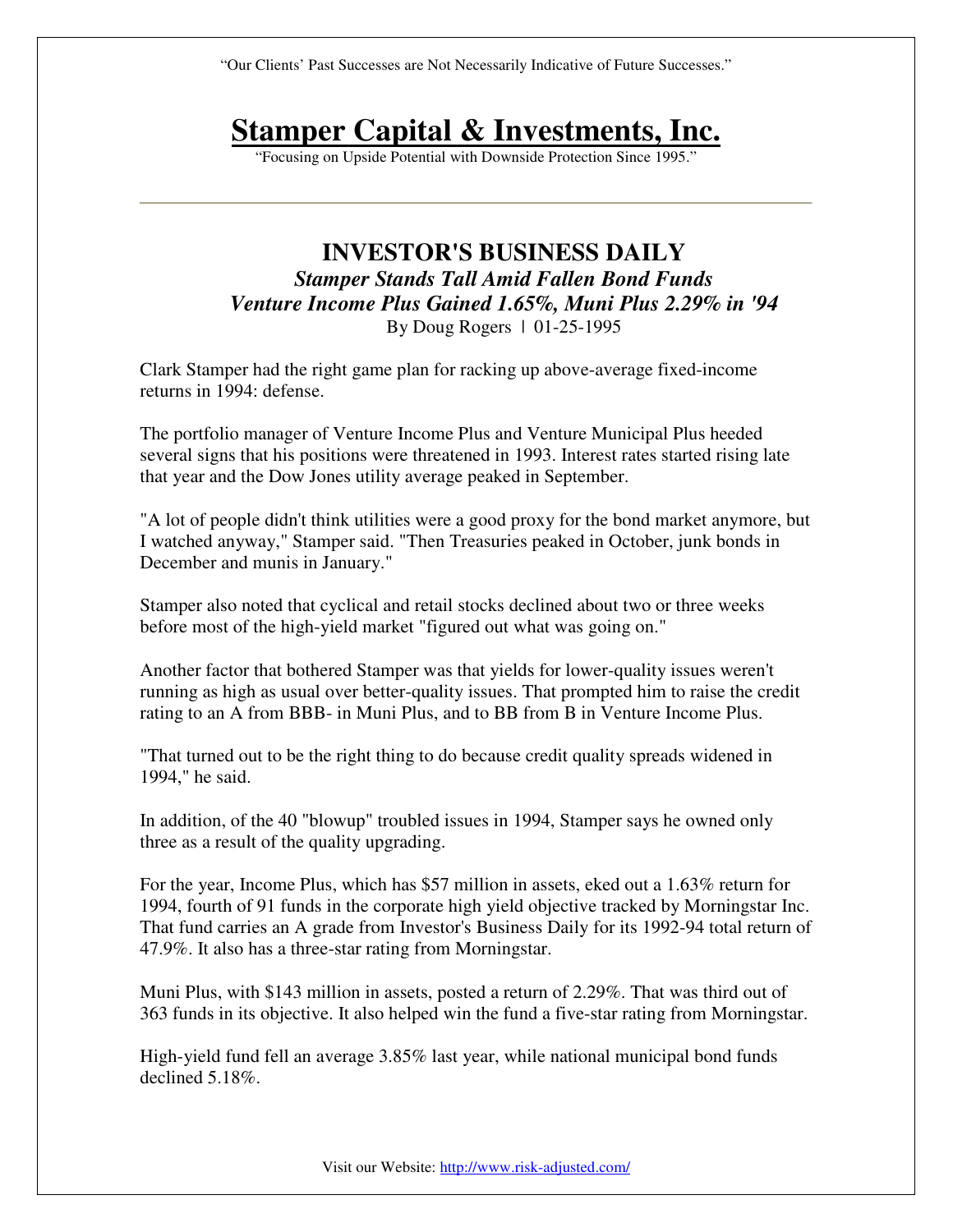Stamper said he didn't have any exposure to Orange County, which declared bankruptcy amid \$2 billion in losses in its highly leveraged investment funds. "California normally trades rich and I usually don't own rich areas," he said.

He also looked for cheap, high-yielding issues in the aftermath of the bankruptcy filing, but couldn't find any bargains, he said. "I was bidding aggressively in the low 40s but the ask was 80," he said.

One reason the bargains hadn't materialized, Stamper figures, was many taxable highyield investors were keeping a sharp eye out for opportunities, which helped prevent values from getting distorted.

Stamper remains bearish on the market and is keeping his portfolios in a defensive position. He therefore could under-perform in any sharp rally.

But noting that the three-month-old rally in Treasuries is choppy and selective, he doesn't expect progress to extend for more than a month. "Then rates should get higher on the long end, getting back to 8.5% by the end of the year until the economy slows down."

The spread between high- and low-quality issues would widen if the stock market breaks lower, he says. Thus his portfolios would likely hold up better amid a weakening market.

Stamper tries to assess political and economic events to form an opinion on where the market is headed. He considers the Republican's Contract with America anti-stimulative.

While the push for a balanced budget and congressional accountability would be good for the economy in the long run, in the short run it would likely push the country into a recession by 1996, he said.

Since the markets normally anticipate recession, they should start moving lower by May, Stamper says.

That contrasts with many analysts' view that the Federal Reserve is near the end of its tightening phase, which should bring a robust second half after a shaky first.

Stamper, 39, says he thinks the bond market is likely to outperform a correction-prone stock market this year. "I would rather own a market that has just gone through its worst year this century than one that is still overvalued," he said.

Adjustable-rate securities have some good bargains and now make up 10% of Income Plus' portfolio, Stamper says.

Stamper Capital & Investments, Inc. provides portfolio management services exclusively for institutional and high net worth accounts and does not sell the mutual funds for which it is a sub-adviser. Also, please note: purchasers of mutual funds must receive a copy of a particular mutual fund's prospectus before a purchase is made.